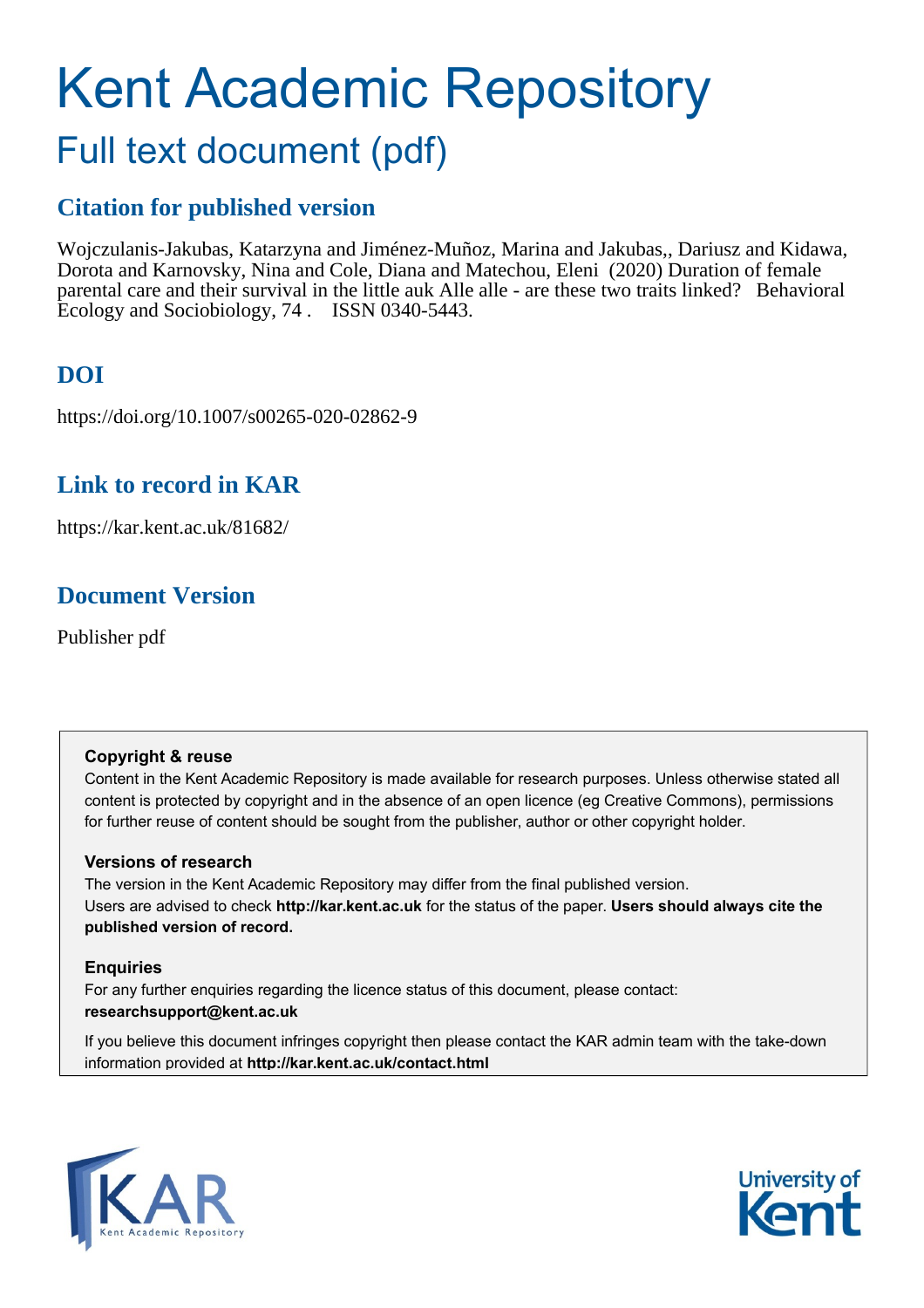#### ORIGINAL ARTICLE



### Duration of female parental care and their survival in the little auk Alle alle - are these two traits linked?

Katarzyna Wojczulanis-Jakubas<sup>1</sup>  $\bigcirc$  · Marina Jiménez-Muñoz<sup>2,3</sup> · Dariusz Jakubas<sup>1</sup> · Dorota Kidawa<sup>1</sup> · Nina Karnovsky<sup>4</sup> · Diana Cole<sup>2</sup> · Eleni Matechou<sup>2</sup>

Received: 2 January 2020 / Revised: 27 May 2020 /Accepted: 29 May 2020 C The Author(s) 2020

#### Abstract

Desertion of offspring before its independence by one of the parents is observed in a number of avian species with bi-parental care but reasons for this strategy are not fully understood. This behaviour is particularly intriguing in species where bi-parental care is crucial to raise the brood successfully. Here, we focus on the little auk, Alle alle, a small seabird with intensive bi-parental care, where the female deserts the brood at the end of the chick rearing period. The little auk example is interesting as most hypotheses to explain desertion of the brood by females (e.g. "re-mating hypothesis", "body condition hypothesis") have been rejected for this species. Here, we analysed a possible relationship between the duration of female parental care over the chick and her chances to survive to the next breeding season. We performed the study in two breeding colonies on Spitsbergen with different foraging conditions – more favourable in Hornsund and less favourable in Magdalenefjorden. We predicted that in Hornsund females would stay for shorter periods of time with the brood and would have higher survival rates in comparison with birds from Magdalenefjorden. We found that indeed in less favourable conditions of Magdalenefjorden, females stay longer with the brood than in the more favourable conditions of Hornsund. Moreover, female survival was negatively affected by the length of stay in the brood. Nevertheless, duration of female parental care over the chick was not related to their parental efforts, earlier in the chick rearing period, and survival of males and females was similar. Thus, although females brood desertion and winter survival are linked, the relationship is not straightforward.

#### Significance statement

When bi-parental care is crucial to raise the brood successfully, one parent desertion raises the question of why this happens. We examined this issue in the little auk, a small seabird with females deserting the brood at the end of the chick rearing period. We hypothesised that females deserting the brood save residual energy and, in this way, increases their chance to survive to the next breeding season. We found that duration of female parental care depends on environmental conditions, with longer staying with the brood in less favourable conditions. As expected, female survival decreased with duration of their staying with the brood but it was not related to their parental efforts (i.e. number of chick feedings, duration of foraging flights). In addition, survival of males and females was similar. Thus, although little auk females brood desertion and winter survival are linked, the relationship is not straightforward.

Keywords Alle alle . Brood desertion . Dovekie . Parental-care . Sex differences . Winter survival

Communicated by C. R. Brown

Electronic supplementary material The online version of this article ([https://doi.org/10.1007/s00265-020-02862-9\)](https://doi.org/10.1007/s00265-020-02862-9) contains supplementary material, which is available to authorized users.

 $\boxtimes$  Katarzyna Wojczulanis-Jakubas [biokwj@univ.gda.pl](mailto:biokwj@univ.gda.pl)

- <sup>1</sup> Department of Vertebrate Ecology and Zoology, Faculty of Biology, University of Gdańsk, Wita Stwosza 59, Gdańsk 80-308, Poland
- School of Mathematics, Statistics and Actuarial Science, University of Kent, Sibson Building, Canterbury CT2 7FS, UK
- <sup>3</sup> German Centre for Integrative Biodiversity Research (iDiv) Halle-Jena-Leipzig, Leipzig, Germany
- <sup>4</sup> Department of Biology, Pomona College, 175 West Sixth Street, Claremont, CA 91711, USA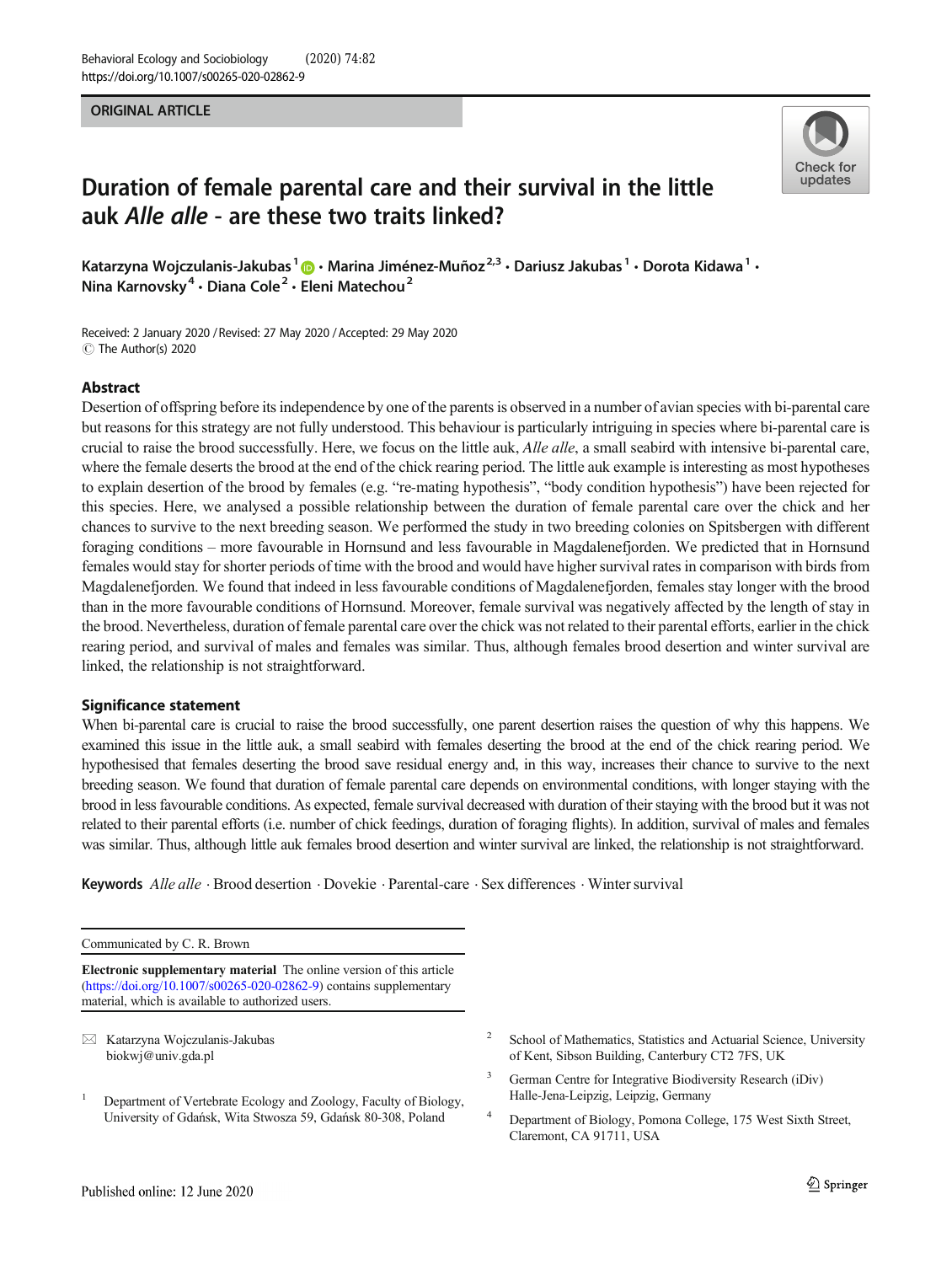#### Introduction

Female brood desertion in avian species with bi-parental care remains poorly understood, mostly because since Trivers' (1972) influential paper, the evolution of mating systems has been considered through the lens of the necessity of male care. When bi-parental care is not essential to rear offspring, males are often selected to desert or at least to reduce effort invested into the current brood. Owing to higher reproductive potential (i.e. higher number and rate of gametes production), males may benefit more than females from mating with additional partners, i.e. "re-mating hypothesis" (Trivers 1972; Bennett and Owens 2002; Orians 2011). Nevertheless, in some species it is possible for the female to desert the brood, leaving the partner to continue the care (e.g. Griggio et al. 2005; Rossmanith et al. 2009; Morton et al. 2010; Korpimäki et al. 2011; Béziers and Roulin 2016).

Considering the re-mating hypothesis in a broader context, the brood is deserted by the sex with a higher chance to remate (Székely and Williams 1995; Szekely and Cuthill 2000). Although males are favoured by basic sex differences in reproductive potential, the chances for re-mating may be circumstance-dependent. For example, in the Kentish plover, Charadrius alexandrinus, much depends on the current operational sex ratio in the adult population, and since it is often male-biased, females have a higher chance for successful remating, and so they are the deserting sex (Blashine and Blomqvist 1999; Pilastro et al. 2001; Webb et al. 2002). Opportunity for re-mating, however, reduces with progress of the breeding season (Szekely and Cuthill 2000; Griggio 2015) and for single-brooded species is non-existent. Examining such species may actually help to understand the most basic conditions for brood desertion.

The little auk (dovekie), *Alle alle*, is an example of a species for which the re-mating hypothesis fails to explain female brood desertion. For this small seabird, bi-parental care is crucial to raise the single chick successfully (Kidawa et al. 2012), and only at the end of the nesting period females desert their broods. Male parents continue the care and accompany their fledgling in its first flight to sea (Harding et al. 2004; Wojczulanis-Jakubas and Jakubas 2012), where it is believed they stay with the young for several weeks (Stempniewicz 2001). Little auks breed exclusively in the High Arctic zone (Stempniewicz 2001), during a short, two month long nesting period (4 weeks of incubation, and 3–4 weeks of chick rearing). They have to exploit the narrow window of time of the Arctic summer and do that with great precision. Females start egg-laying a week after ambient temperature achieves a constant (above 0 °C) level, and the fledging period terminates a week before ambient temperature drops again below 0 °C level (Moe et al. 2009). In these conditions, a second breeding attempt is impossible. Even re-nesting birds that lost their brood very early in the season, have chicks with lower body mass and survival rate compared to the chicks from nonreplacement broods (Jakubas and Wojczulanis-Jakubas 2013). Thus, little auk females deserting their brood do not benefit from re-mating.

Another hypothesis to explain brood desertion is that it is triggered by decline in a parent's body condition (Wojczulanis-Jakubas et al. 2012). Indeed, body condition of provisioning adults has been proven to affect decisions about brood desertion in other avian species (body condition hypothesis), and there are two forms of that relationship. The first is when the parent deserting the brood is in relatively good body condition, which favours re-mating (Barta et al. 2002; Bleeker et al. 2005). The second form is that the parent deserts the brood due to poor body condition, thus, leaving the brood secures its own survival (Gratto-Trevor 1991; Pierce 1997; Roskaft 2006). However, in little auks no evidence has been found to support the body condition hypothesis in either form. First, parental effort of males and females is similar, if not male-biased (Harding et al. 2004; Welcker et al. 2009b; Wojczulanis-Jakubas et al. 2009, 2014a), which partly eliminates a potential reason for the expected poorer body condition of females. Secondly, the body condition of females has been analysed in detail, and their size-adjusted body mass, haematological parameters, and stress hormones have all been found to be similar to those of males (Wojczulanis-Jakubas et al. 2012, 2014a, b, 2015). Moreover, body condition of females is not considerably worse at the end of the chickrearing period compared to earlier stages of breeding (Wojczulanis-Jakubas et al. 2012). Even potentially costly egg production by the female (the egg mass constitutes 20% of female body mass; Stempniewicz 2001), seems to be compensated early in the season (Jakubas et al. 2008; Wojczulanis-Jakubas et al. 2014b). However, even if females do less than males, and even if their body condition is quite good at the end of the chick rearing period (and similar to that of males), it is still possible they are more prone than males to costs of breeding, and so may pay for those costs during the wintering period (Wojczulanis-Jakubas and Jakubas 2012). This sex-dependent cost of breeding may be related to basic sex differences in anatomy and physiology (i.e. females are slightly smaller and have a different hormonal balance). Thus, female little auks could desert their broods to secure their own future survival (as suggested for semipalmated sandpipers, Calidris pusilla, Gratto-Trevor 1991). The male partner might also benefit from female desertion, as the next season pair members are very likely to breed together (Stempniewicz 2001).

Thus, in this study we examined a possible relationship between the duration of female parental care over the chick and her wintering survival. For that purpose we analysed the duration of parental care over the chick in regard to adult wintering survival at two colonies, Hornsund and Magdalenefjorden (Spitsbergen, Norway). The two colonies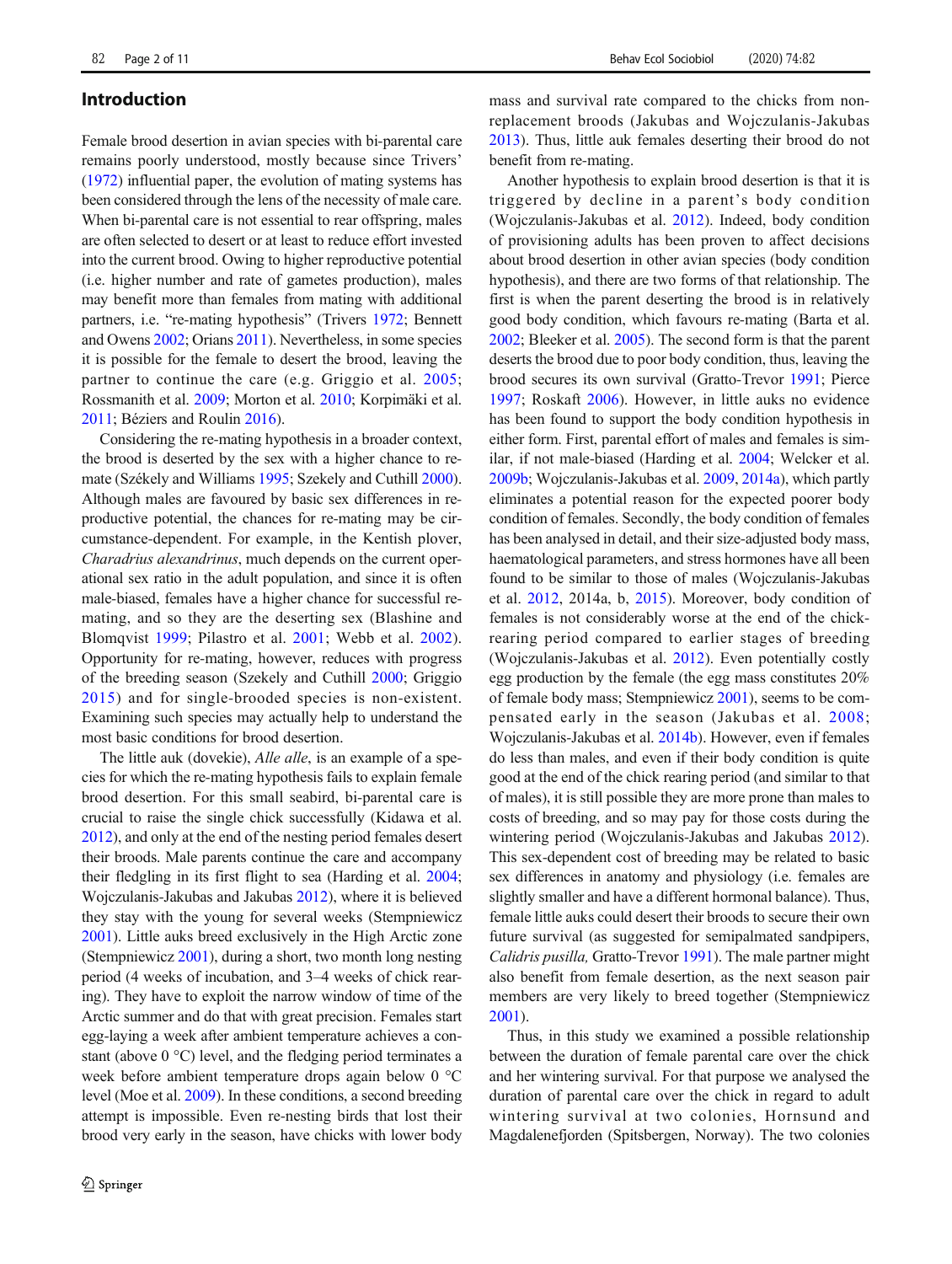located along the West coast of Spitsbergen, ca 300 km apart, differ in terms of environmental conditions in the little auk foraging areas (Jakubas et al. 2011). In Hornsund, the birds forage in the shelf area, which is primarily influenced by cold water masses, abundant in energy rich, Arctic zooplankton. In Magdalenefjorden area the shelf is more influenced by warm water masses, which are dominated by smaller, less caloric, Atlantic zooplankton (Kwasniewski et al. 2010). The intercolony differences in foraging conditions have the potential to differentiate birds' parental effort (Karnovsky et al. 2010, 2011; Hovinen et al. 2014b; Kidawa et al. 2015; Amélineau et al. 2016), which, in turn, may affect duration of parental care and/or adult survival. Although, in an evolutionary sense, long-lived species, such as the little auk, are predicted to prioritize self-maintenance and thus survival, at the cost of current reproduction (Beaulieu et al. 2011; Ghalambor and Martin 2016), parents may increase their parental investment in the short term when it is necessary, to secure the current breeding attempt. A study on little auk parents with experimentally increased flight costs during the chick-rearing period revealed that they are able to increase parental effort to some extent (Harding et al. 2009). Also, it has been revealed that artificially increased chick-begging intensity (by the exogenous corticosterone administration) induced a higher feeding frequency by little auk parents (Kidawa et al. 2017). An extension of parental effort, however, may affect parents' survival. Thus, we assumed that duration of female parental care in the little auk, even if related to the future survival of the female, is flexible. Indeed, the duration of parental care over the chick varies among females (Wojczulanis-Jakubas and Jakubas 2012) and seems to be different in Hornsund and Magdalenefjorden. Although it has not been examined deliberately in Hornsund, and this study is the first investigating it systematically, existing data suggest that females from that colony disappear earlier (a week before chicks fledge; Harding et al. 2004) than females from Magdalenefjorden, where the issue was analysed in detail (0–4 days before chicks fledge; Wojczulanis-Jakubas and Jakubas 2012).

Examining in detail the duration of parental care over the chick provided by little auk females in the two colonies, we expected there would be inter-colony differences. We hypothesised that females from Hornsund, who invest in chick-rearing for a shorter amount of time, have higher wintering survival compared to females from Magdalenefjorden. As a control, we compared female vs male survival in the two colonies, expecting no sex differences in the colony with a more favourable foraging conditions in Hornsund, and higher survival of males than females in Magdalenefjorden colony with less favourable foraging conditions. Moreover, to further comprehend a triggering mechanism of brood desertion by little auk females, we examined the duration of female parental care over the chick in relation to the parental effort (foraging trip frequency and duration).

#### Materials and methods

#### Study area

The two breeding colonies in which we carried out the present study, Hornsund (SW Spitsbergen, 77°00' N, 15° 33′ E) and Magdalenefjorden (NW Spitsbergen, 79° 35'N, 11°05′ E), are both considered the biggest breeding aggregations of the little auk in Spitsbergen (Keslinka et al. 2019). Both colonies are under the influence of two currents – the Sørkapp Current which carries cold, less saline Arctic water, and the West Spitsbergen Current (an extension of the Norwegian Atlantic Current), which transports warmer, more saline Atlantic water (Cottier et al. 2005; Piechura and Walczowski 2009). However, due to an oceanographic system of the water masses, the range of the two currents are different for the two colonies. The Hornsund area is primarily under influence of the cold water current, while Magdalenefjorden area is dominated by the warm one (Tuomo and Harald 2001; Walczowski and Piechura 2007) (Fig. S1). Thus, the birds from Hornsund utilize mainly cold water masses with energy-rich prey within the shelf area (8–93 km from the colony; Karnovsky et al. 2003; Jakubas et al. 2013, 2014), while those from Magdalenefjorden forage in less profitable warm water masses (Kwasniewski et al. 2010). Besides, birds from Magdalenefjorden also utilize more distant but profitable foraging areas, at the edge of the sea ice (150 km from the colony; Jakubas et al. 2012, 2013). Consequently, to meet chick energy requirements, birds from Magdalenefjorden (compared to those from Hornsund), tend to perform fewer chick feedings and make longer foraging trips [in terms of the distance (Jakubas et al. 2013) but not necessarily in terms of time (Kidawa et al. 2015; see also a comparison of study seasons in the supplementary materials)].

#### Fieldwork

It was not possible to record data blind because our study involved focal animals in the field, nevertheless the sex of birds during the observations was known and the person (KWJ) performing molecular sexing was oblivious of birds identity.

To examine food provisioning and/or duration of parental care of little auk males and females, we performed direct 24– 48 h continuous observations in the two colonies (Hornsund and Magdalenefjorden; for more details about the observations see Wojczulanis-Jakubas and Jakubas 2012) and/or continuous 48 h video recording (Hornsund) of individually marked individuals (Table 1; the mode of registering birds behaviour was related to logistics). For that purpose, *ca* two weeks before the onset of the first observation/recording session in a given season, we marked both breeding partners at focal nests using the system of plastic rings on legs and marks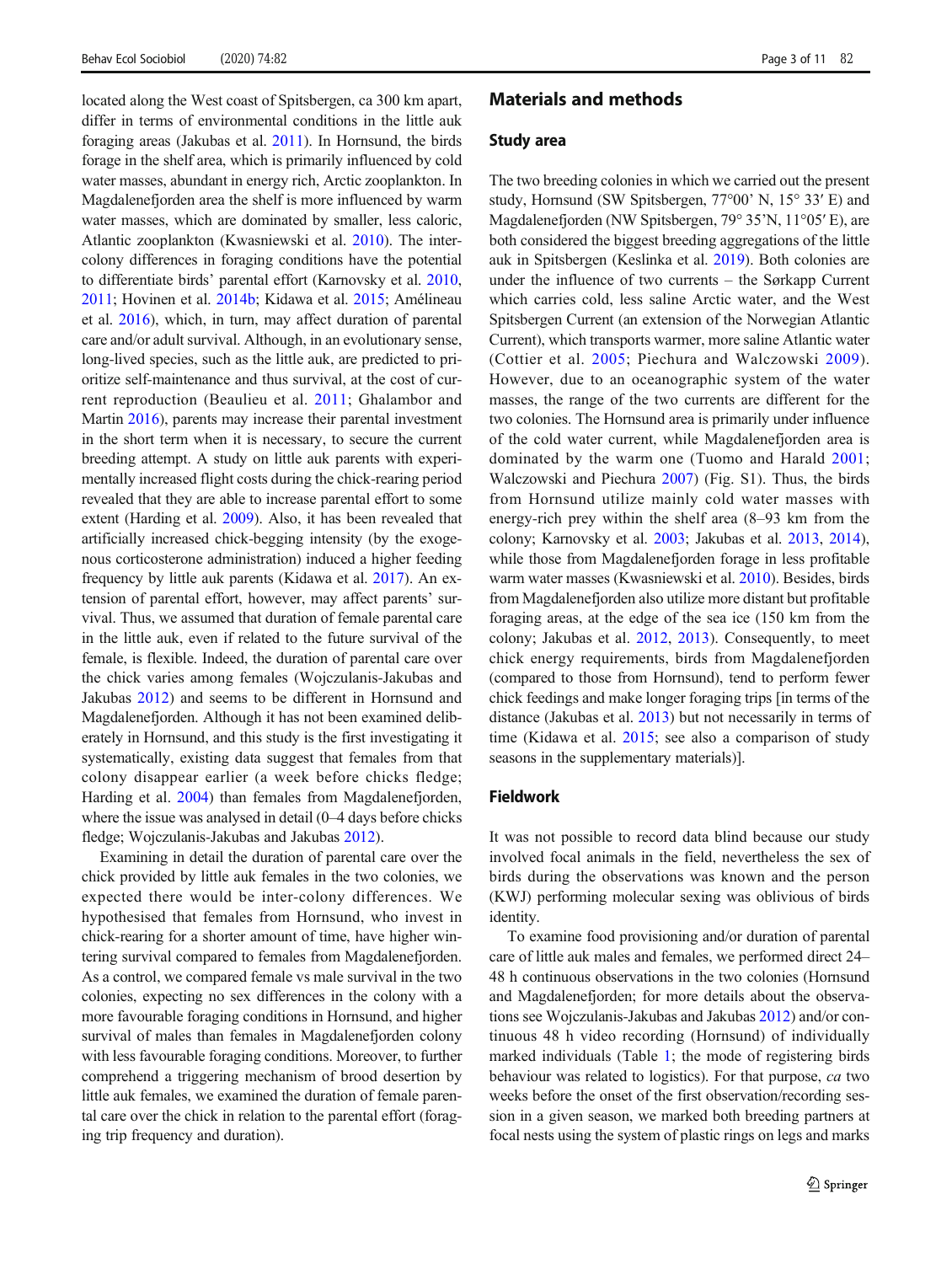| 82<br>Page 4 of 11                                                                                                                                                                                                                                  |                  |        |                                                            | <b>Behav Ecol Sociobiol</b> | (2020) 74:82    |             |
|-----------------------------------------------------------------------------------------------------------------------------------------------------------------------------------------------------------------------------------------------------|------------------|--------|------------------------------------------------------------|-----------------------------|-----------------|-------------|
| Table 1 Schedule, sample size<br>and duration for the direct<br>observations and video<br>recordings. Number of nests in<br>brackets indicate the same nest<br>being monitored for the two<br>stages of the chick rearing period<br>in given season | Site             | Season | Stage of chick rearing (chicks age in<br>days: mean/range) | Number of<br>nests          | Duration        | Method      |
|                                                                                                                                                                                                                                                     | Magdalenefjorden | 2009   | mid (mean $10 d$ )                                         | 12                          | 48 h            | observation |
|                                                                                                                                                                                                                                                     |                  |        | late $(16-25d)$                                            | (12)                        | 24h             | observation |
|                                                                                                                                                                                                                                                     |                  | 2010   | mid (mean $12 d$ )                                         | 26                          | 48 h            | observation |
|                                                                                                                                                                                                                                                     |                  |        | late $(16-25 d)$                                           | (26)                        | 48 h            | observation |
|                                                                                                                                                                                                                                                     | Hornsund         | 2004   | late (starting from 14 d)                                  | 12                          | $>48$ h         | video       |
|                                                                                                                                                                                                                                                     |                  | 2016   | mid $(11 d)$                                               | 17                          | 48 h            | observation |
|                                                                                                                                                                                                                                                     |                  |        | late (starting from 20 d)                                  | (17)                        | $> 24$ h        | video       |
|                                                                                                                                                                                                                                                     |                  | 2017   | mid $(13-14d)$<br>late (starting from 20 d)                | 8<br>(8)                    | 48 h<br>$>48$ h | video       |
|                                                                                                                                                                                                                                                     |                  |        |                                                            |                             |                 |             |

painted on the breast feathers, both of unique colour combinations (see Table 1 for details on sample sizes). This marking system allowed us to reliably recognize an individual if present in the nest site area. All these birds were also registered in a capture-recapture database (see details below).

We followed all the focal nests for hatching and fledging by daily inspection of the nest content starting a week before the expected time of hatching and fledging. Thus, we knew the age of the chicks in all the nests with 1-day precision. In all the nests we followed the male partner if he continued the care after the female desertion and recorded whether the chick fledged successfully.

During observations, we continuously observed focal individuals and noted their presence in the colony every 10 min. We recorded all events of chick-feeding [bird appears after a period of absence in the colony, and enters the nest with a gular pouch filled with food; see more details on the observation routine in (Wojczulanis-Jakubas and Jakubas 2012; Grissot et al. 2019)]. For automatic recording of colony attendance of birds and chick feeding frequency, we set video cameras (four types, commercial HD models, with 1-s time lapse mode) at each focal nest. The camera recorded a 3 m radius of the focal nest entrance continuously for  $\geq$  48 h. We manually screened the video material in search of marked individuals using VLC software (VideoLAN, France). As for the direct observations, we noted the birds' presence/ absence and feeding frequency but with 1-s precision.

To analyse little auk survival, we used capture-recapture data collected in seasons 2001–2017 in Hornsund and 2007–

**Table 2** The three top models with  $\triangle$  AIC < 2 for the full data set (see Table S3 for a ranking of all the fitted models)

| Model                                                         | No. parameters                   | $\Delta$ AIC         |
|---------------------------------------------------------------|----------------------------------|----------------------|
| $\phi_{site}$ , $p_{site}$<br>$\phi_{site}$ , $p_{sex, site}$ |                                  | 0.00<br>1.29<br>1.99 |
|                                                               | $\varphi_{sex.}$ site $P_{site}$ |                      |

2011 in Magdalenefjorden. The birds considered in the present study were captured by hand while incubating and/or brooding in nests. We considered only nests for which we could identity both members of the pair. We ringed each new capture with a unique number (Stavanger, Norway) and we took a small blood or feather sample for the purpose of molecular sexing (following the methods described in Jakubas and Wojczulanis 2007). In total, we considered in the analysis 737 birds from Hornsund, and 269 from Magdalenefjorden (for details see Tables S1, S2).

#### Data analysis

Data sources. Data on Hornsund female brood desertion are analysed here for the first time, while descriptive data on the duration of female parental care in Magdalenefjorden have already been presented in Wojczulanis-Jakubas and Jakubas 2012. Here, data from Magdalenefjorden are used in comparison with Hornsund.

Duration of female parental care over the chick. Since the exact day of colony departure was not known for all the females (for some females there was 1–4 days gap between the last observation and the first day of confirmed absence; see Fig. 1 mid panel for exact number of these females for each colony) we treated these records as censored data (i.e. unknown exact time of female desertion) in the Cox model (Fig. 1 bottom panel). For all the analyses, where we considered duration of female parental care over the chick, we averaged the last observation of the female and the first day of her confirmed absence, and we refer to this as the estimated duration of female parental care over the chick (also estimated chick age at the female desertion).

In Hornsund, we collected data on the duration of female parental care for three seasons (2004, 2016, 2017), and in Magdalenefjorden for two seasons (2009 and 2010) (Table 1). There were inter-seasonal differences in the duration of female parental care (but not in duration of the nesting period) in the Hornsund colony, where the period of chick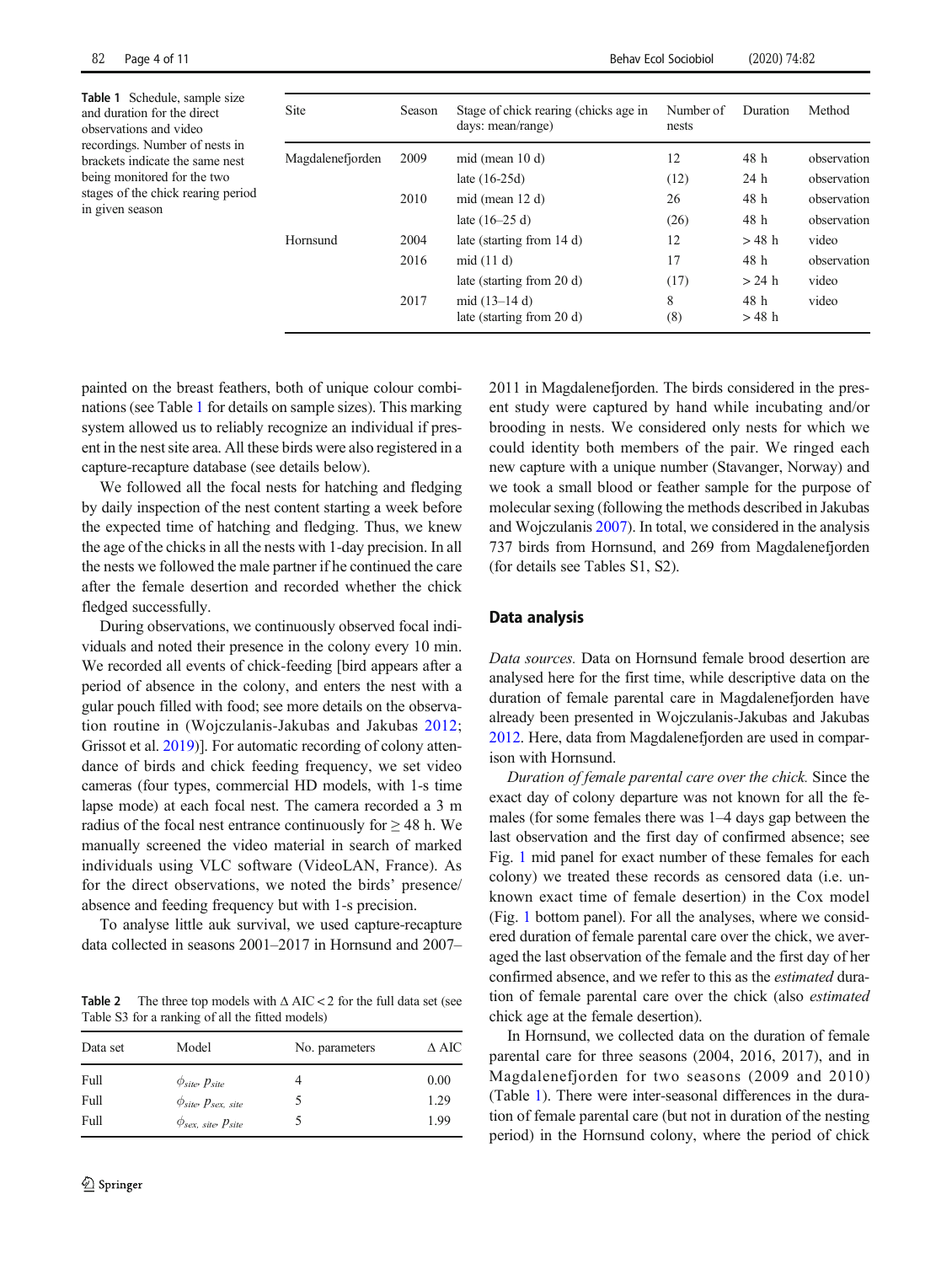$100$ presence

Fig. 1 Probability of female brood desertion (upper panel), number of females observed in the colony (middle panel), and number of censored data (i.e. as uncompleted associated with lower weight in the analysis; bottom panel) at successive days of chick's life in Hornsund (blue) and Magdalenefjorden colony (orange)





rearing by females increased over the years. For Magdalenefjorden we did not observe such differences (Fig. S3, S4). This inter-seasonal difference in the Hornsund colony may be an effect of inter-annual fluctuations in foraging conditions but it is also possible that ongoing climate change are having an effect. If female brood desertion is a flexible trait that is related to environmental conditions, as we advocate in the present study, deteriorating environmental conditions in the Hornsund area (indeed the annual influx of warm water masses in Hornsund is greater at present than was observed a decade ago; Promińska et al. 2017) might explain the longer duration of female parental care. Nevertheless, for the purposes of the present study, we pooled data from all the seasons for each colony so we could compare various traits between the two colonies without the loss of degrees of freedom.

To compare duration of female parental care between the two colonies we fitted a Cox proportional hazards regression model using survminer (Kassambara et al. 2018) and survival (Therneau and Lumley 2019) packages in R software (R Core Team 2018). We tested this relationship with a likelihood ratio test (LRT) and considered it significant at  $p$  value of <0.05. Since inter-colony differences in duration of female parental care may be related to intercolony differences in duration of the nesting period, we also compared the duration of nesting period between the two colonies. To do so, we performed a permutation test,

randomizing the duration of nesting period between the colonies, calculating the inter-colony difference and then comparing it with the observed one in total of 1000 iterations. If the observed difference in duration of the nesting period between the two colonies was within the central 95% differences obtained in the randomisation procedure, then we considered it statistically insignificant.

Survival. To analyse winter survival of adult males and females from the two colonies (capture-recapture data), we used the Cormack-Jolly-Seber model (CJS) (see, for example, McCrea and Morgan 2014), which provides estimates of annual survival  $(\phi)$  whilst accounting for imperfect detection (capture probability  $p$ ). We fitted models with all possible combinations of site and sex covariates in the survival  $\phi$  and capture parameter  $p$ . We compared the models using an information-theoretic approach, with AIC as the chosen criterion (Zuur et al. 2009), with  $\triangle AIC = AIC - \min (AIC)$ . We further considered only models with ΔAIC < 2 (Burnham and Anderson 2002).

The differences in the number of years for each data set (Hornsund: 15, Magdalenefjorden: 5) did not affect the parameter estimates obtained from the capture-recapture model as we did not look at time-dependent results. To check our results, we also fitted the data sets separately (i.e. run the same models for each colony) and we found that the estimates were similar to the ones presented in results section.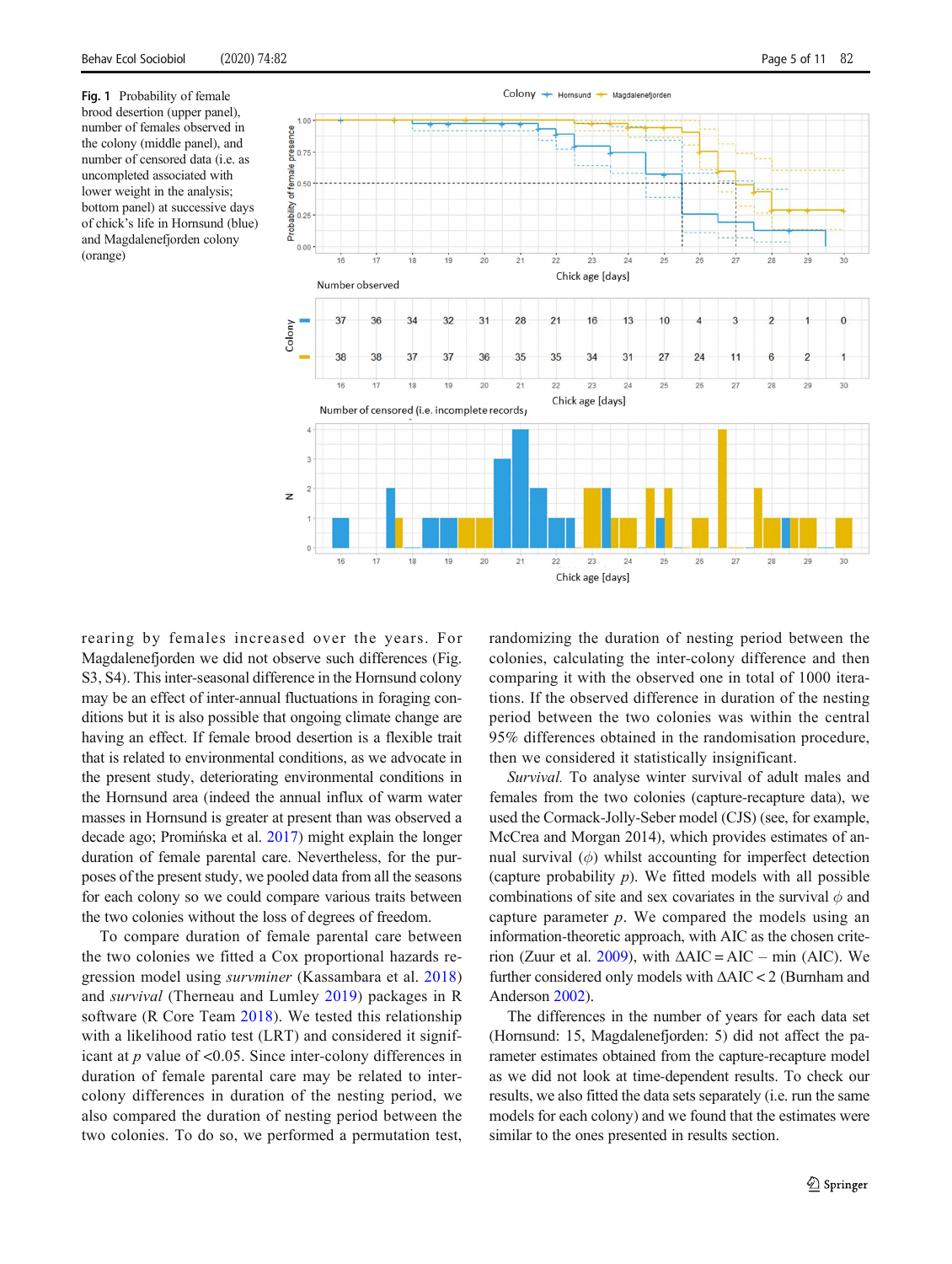We also fitted models to the subset of capture-recapture data containing only records of females, for which we collected data of their duration of parental care (i.e. 56 females, with 25 from Hornsund, and 31 from Magdalenefjorden; hereafter the female subset). However, for these data the site and the duration of female parental care covariates were correlated. A solution to address this collinearity issue would be to fit a capture-recapture model in which survival was dependent on the duration of female parental care for each site separately. However, we were unable to do so for two reasons. First, we were unable to estimate capture probability for the female subset from Magdalenefjorden (the data did not contain zeroes between capture occasions). Second, when we fit the capturerecapture model for the Hornsund female subset the survival parameter estimates reached the boundaries. Because of all these limitations we included the data for the 56 females in our analysis but we did not consider site covariates, being aware of the possible effect of muliticolinearity (thus these results should be treated with caution). In this analysis, the survival probability depended on the presence covariate (i.e. estimated chick age at the female desertion) and the capture probability was constant. For significance, we established 95% confidence intervals for the regression line with a bootstrap method. We performed all this survival modelling in R (R Core Team 2018).

Parental effort. To analyse the relationship between a female parental effort and her duration of parental care over the chick, we focused on the number of chick feedings performed by each female per 24 h, and the duration of her foraging trips. For this analysis, we used data for only two of the three seasons for Hornsund, as we did not have data from the midchick rearing period in 2004. We calculated the number of feedings per 24 h from the 48 h unit of observation/recordings, counting the number of feedings in the whole unit performed by the female and dividing it by 2. Since duration of foraging trips in the little auk has a bimodal distribution (Steen et al. 2007; Welcker et al. 2009a; Wojczulanis-Jakubas et al. 2010; Brown et al. 2012) we established division for short- and longlasting trips. As the distribution of duration of foraging trips may be season- or site- dependent (Welcker et al. 2009a), initially we established the cut-off value for each season/ colony separately, based on the algorithm proposed by Welcker et al. (2009a), where the best cut-off value is that which minimizes the sum of the variances of both trip types given their log-normal distribution. It resulted in four different cut-off values: 7.5 h (Hornsund 2016), 7.9 h (Hornsund 2017), 6.6 h (Magdalenefjorden 2009), and 7.3 h (Magdalenefjorden 2010) (Fig. S2). However, these cut-off values did not differ remarkably, therefore, we also considered a single cut-off value for the whole data set (set on 8.8 h) following Wojczulanis-Jakubas et al. (2010). This single cut-off value is based on the assumption that the long trips performed during the chickrearing period serve primarily the adults' self-maintenance

(although the birds bring food for the chick from long trips too), and so they should last as long as the foraging trips performed by adults during the incubation period, when the birds are free of chick provisioning duty (Wojczulanis-Jakubas et al. 2010). Since, both approaches to trips split gave qualitatively the same results in the analysis of the relationship between the duration of foraging trips of a female and her duration of parental care over the chick, for simplicity we finally presented results based on the single cut-off value split.

We analysed the estimated duration of female parental care over the chick using linear regression (linear model; LM), with the number of chick-feedings and colony as explanatory variables. We also included in the model the interaction between the colony and the number of feeds by females, so we could model differences on the effect of feeding rates on the estimated duration of female parental care between the sites. Then, we analysed the relationship between the estimated duration of female parental care and the duration of foraging trips for females, using linear mixed models, separately for each trip type. We regressed the duration of female parental care with duration of the trip and the colony as explanatory variables. To control for a possible effect of pseudoreplication (multiple foraging trips performed by each female), we included female identity in the model as a random factor. The interaction between the colony and the mean duration of trips was also included in the model, so we could model differences on the effect of the mean duration of the trip on the estimated duration of female parental care over the chick among both sites. We checked assumptions of all the models using visual inspection of the residuals.

We performed all the analysis in R environment (R Core Team 2018), using ggplot2 (Wickham et al. 2018) and ggpubr (Kassambara 2018) packages for plotting.

#### Results

Duration of female parental care. Overall, females deserted their chick when it was between 16 and 30 days old. On average, females in Hornsund deserted the brood three days earlier than females from Magdalenefjorden. The mean estimated chick age at the female desertion was  $22.6$  (SE  $\pm$  0.52) in Hornsund and  $25.6$  (SE  $\pm$  0.42) in Magdalenefjorden. Even considering that some data were censored (i.e. being uncompleted had a different weight in the analysis), the inter-colony difference held true (LRT = 10.36,  $p < 0.001$ ; Fig. 1). In both colonies, chicks fledged on average on 26 day of life (Hornsund:  $SE = 0.37$ , Magdalenefjorden:  $SE = 0.31$ ; Fig. 2, and Fig. S4 for values separate for seasons). This difference in chicks age at the moment of female brood desertion resulted in proportionally longer periods of male-only care in Hornsund. Consistently, as female little auks stayed longer with the brood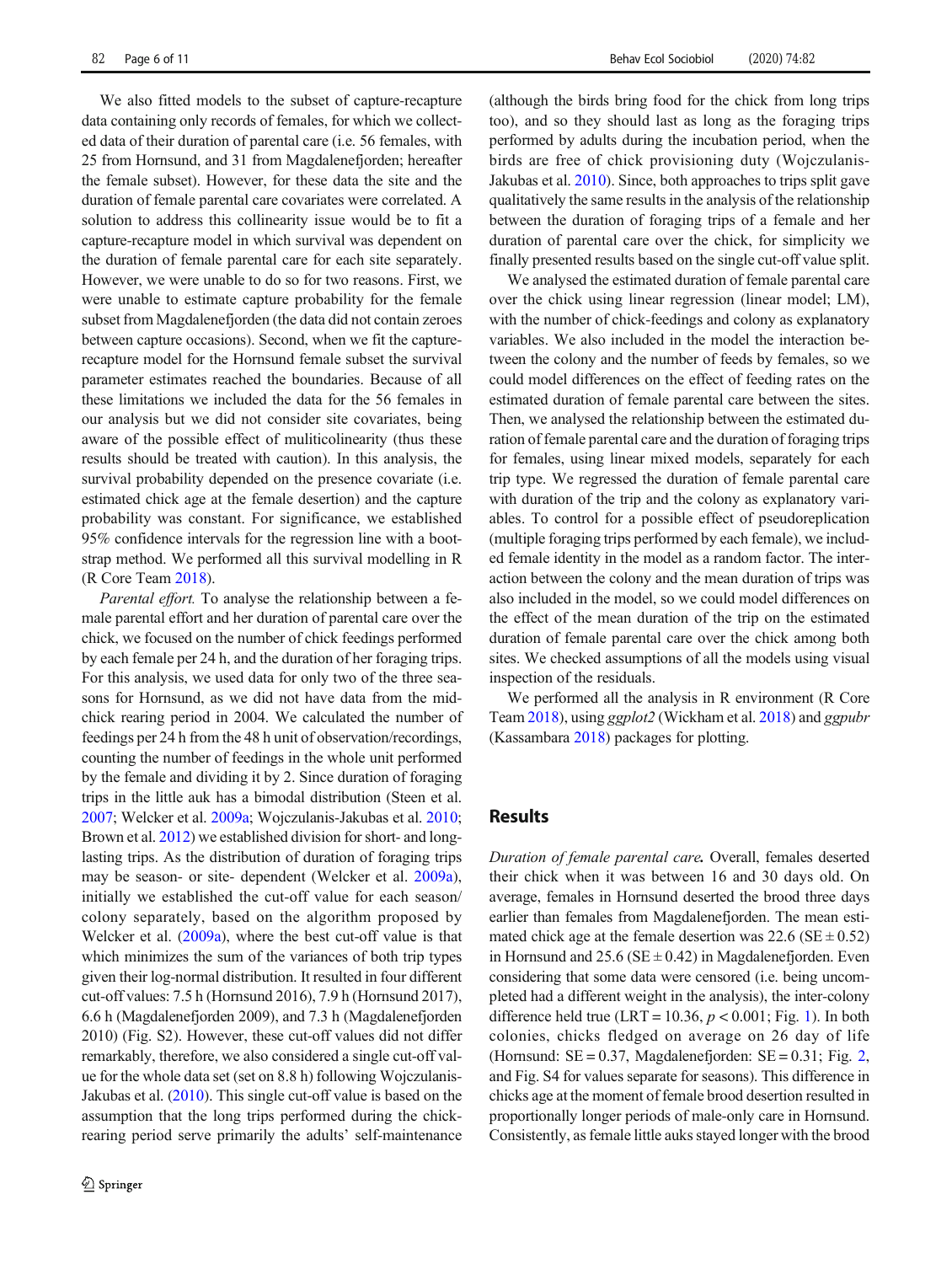Fig. 2 Density distribution of the duration of nesting period (i.e. chicks age at fledging) in Hornsund and Magdalenefjorden colony (left panel), and bootstrap distribution of the inter-colony difference in mean day of the chicks fledging (right panel); the black vertical line at 0, being within the range of the permutated distribution, indicates no significant difference between the two colonies in the duration of the nesting period



in Magdalenefjorden, some of Magdalenefjorden chicks did not experience uni-parental care.

Survival. We first considered the capture-recapture data for all individuals. We fitted all the possible models, which included all combinations in terms of site and sex covariates in the survival  $(\phi)$  and the capture probability  $(p)$ . The three best models in terms of AIC (Table 2; further results are given in the supplementary material in Table S3) included site and sex dependencies in both parameters. For the best model, both survival and capture probabilities depended on the site covariate. The survival probability for this model was estimated higher in Hornsund ( $\phi = 0.75$ , SE = 0.07) than in Magdalenefjorden ( $\phi = 0.44$ , SE = 0.10). In contrast, the capture probability was estimated lower in Hornsund ( $p = 0.34$ ,  $SE = 0.07$ ) than in Magdalenefjorden ( $p = 0.76$ ,  $SE = 0.25$ ). In the second best model, survival again only depended on the site covariate, and for this parameter the estimates were identical to those in the top model. On the other hand, in the second best model, the capture probability depended both on the sex and site covariates, and the corresponding capture probabilities were  $p = 0.33$  (SE = 0.10) for females in Hornsund and  $p =$ 0.35 (SE = 0.10) for males in Hornsund;  $p = 0.75$  (SE = 0.26) for females in Magdalenefjorden and  $p = 0.77$  (SE = 0.26) for males in the same site. In the third best model the survival probability depended on both covariates, and the capture probability depended only on the site covariate. In this model the survival probabilities were  $\phi = 0.75$  (SE = 0.09) for both females and males in Hornsund, and  $\phi = 0.43$  (SE = 0.11) for females in Magdalenefjorden and  $\phi = 0.44$  (SE = 0.12) for males in the same site. The capture probabilities were similar to those in the best model. These results show that the probability of survival was much higher in Hornsund than in Magdalenefjorden, however the capture probability was much lower in Hornsund. The estimates obtained in the second and third best models in terms of AIC suggest that survival and capture probabilities were similar for both sexes.

Considering the female subset data (with both colonies pooled) we found a negative trend in the relationship between the duration of female parental care over the chick and their survival, ( $\alpha = 1.20$  (0.19),  $\beta_{presence} = -0.25$  (0.19), where alpha and beta are the intercept and slope respectively corresponding to the logit transformed survival probability; Fig. 3).

Parental effort. There was no apparent relationship between duration of female parental care over the chick and the number of chick-feedings or the duration of short or long foraging trips performed in the mid-chick rearing period (Table 3; Fig. S5, S6).

#### **Discussion**

As expected, we found little auk females from Hornsund departed the colony on average 3 days earlier that those from Magdalenefjorden. Since duration of nesting period was similar in the two colonies, this difference indicated proportionally longer parental investment of females in the Magdalenefjorden colony. The two colonies differ in terms of environmental conditions in the little auk foraging areas, with Hornsund having usually more favourable conditions (see, for example, Jakubas et al. 2011; Kidawa et al. 2015). Thus, the inter-colony difference in the duration of female parental care over the chick seems to be related to these conditions, rather than a feature of the colony. The inter-seasonal difference in the duration of female parental care over the chick in Hornsund (Fig. S3) seems to support this conclusion. Thus, female little auks stay with the brood longer in less favourable conditions, probably in this way compensating for food shortages. In other words, they stay with the brood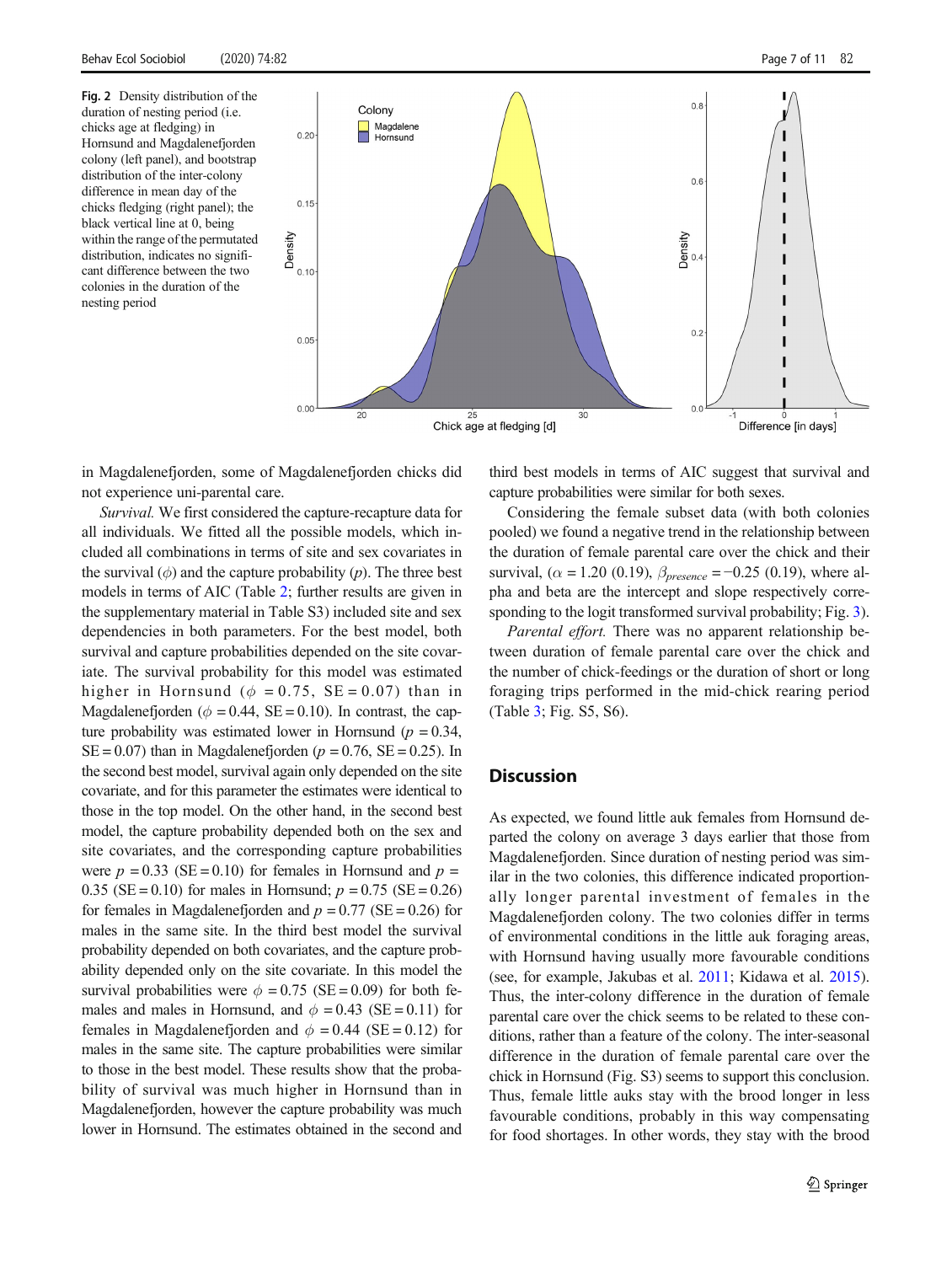Fig. 3 Estimated survival probability for both sites as a function of the estimated duration of female parental care over the chick (expressed as estimated chick age at the female desertion). The 95% bootstrapped confidence interval is shown by the dashed lines



as long as it is necessary. Adjustment of parental behaviour by female little auks to current environmental conditions is consistent with the great flexibility of the species observed in various contexts related to foraging (Jakubas et al. 2011, 2016, 2020; Brown et al. 2012; Gremillet et al. 2012; Amélineau et al. 2016).

Although female brood desertion as a response to environmental condition, being a background question of the present study, seems to be the most parsimonious explanation of the overall variation in the duration of little auk female parental care over the chick, we cannot also exclude another factor also influencing female behaviour. In Magdalenefjorden as well as in Hornsund there are both early- and late-deserting females. An alternative (or additional) explanation to the observed variation could be a variation coordination within pairs of parental responsibilities. It has been found that degree of parental

Table 3 Output of models describing association between estimated time of colony departure of females and colony/N feedings/short trips/ long trips/interactions. N feedings – number of the chick feedings performed by female per 24 h, LT – long foraging trips, ST – short trips

| Model/Parameter                  | Estimate | SE   | t       | $\boldsymbol{p}$ |
|----------------------------------|----------|------|---------|------------------|
| LM; Intercept                    | 24.38    | 2.13 | 11.47   | < 0.001          |
| N feedings                       | $-0.15$  | 0.51 | $-0.29$ | 0.78             |
| Colony                           | 0.06     | 2.70 | 0.02    | 0.98             |
| Colony x N feedings              | 0.39     | 0.63 | 0.61    | 0.55             |
| <b>LMM</b> ; Intercept           | 23.73    | 0.58 | 40.66   | < 0.001          |
| <b>Short trips (ST)</b> duration | $-0.03$  | 0.06 | $-0.46$ | 0.65             |
| Colony $(M)$                     | 1.57     | 0.79 | 1.98    | 0.06             |
| Colony $(M)$ x ST duration       | 0.01     | 0.07 | 0.20    | 0.84             |
| <b>LMM</b> ; Intercept           | 24.38    | 2.07 | 11.79   | < 0.001          |
| Long trips (LT) duration         | $-0.04$  | 0.13 | $-0.34$ | 0.74             |
| Colony (M)                       | $-0.13$  | 2.59 | $-0.05$ | 0.96             |
| Colony $(M)$ x LT duration       | 0.11     | 0.16 | 0.71    | 0.48             |

coordination is strongly associated with the ultimate consequence of sexual conflict such as brood desertion, with low coordination with mates resulting in earlier brood desertion of one parent (Baldan and Griggio 2019). A recent study on little auk parental strategies has showed that parents do coordinate their chick provisioning, avoiding overlapping of long foraging trips in regard to each other (i.e. securing even in time food delivery; Wojczulanis-Jakubas et al. 2018). Parental coordination has been found to be highly variable and could not be explained by environmental conditions (Grissot et al. 2019). In such a context, female brood desertion in the little auk could be linked to low coordination. We are not currently able to test for such a possibility but this issue definitely warrants a thorough study.

Although long-lived species are not expected to prioritize offspring care at the cost of their own survival (Beaulieu et al. 2011; Ghalambor and Martin 2016), in the short term they could extend their parental investment in order to ensure that the current breeding attempt is successful. In this context, we expected that female little auks from Magdalenefjorden colony would extend their parental care to secure the current breeding attempt and that could further influence their winter survival. We found that, indeed, the relationship between survival probability and estimated duration of female parental care over the chick was negative - the longer the female stayed with the brood the lower was the probability of her survival. However, due to data limitations explained above, we were unable to obtain any site-specific results. Therefore, to confirm this relationship, future work should focus on the collection of additional data for several more seasons. Besides, the duration of female parental care over the chick was not related to their parental effort earlier in the chick rearing period, and survival of males and females was similar both in Hornsund and Magdalenefjorden colony. Thus, although female brood desertion and winter survival are linked, the relationship is not that straightforward.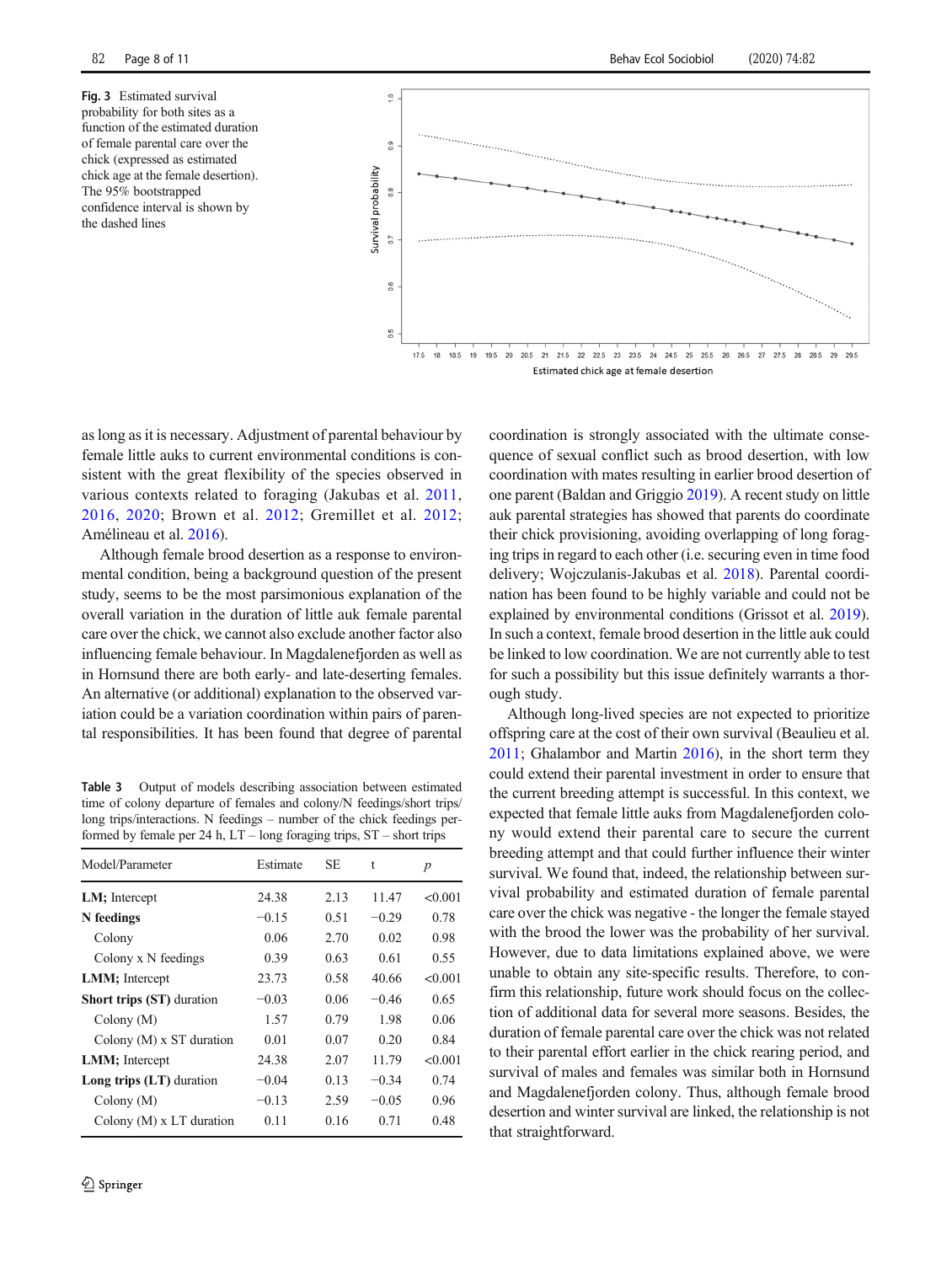Survival of birds from Magdalenefjorden was in general lower compared to Hornsund. This difference is likely to be related to the difference in environmental conditions between the two colonies (Jakubas et al. 2011; Hovinen et al. 2014a; Kidawa et al. 2015). Although both colonies experience interannual differences in environmental conditions, overall, parental birds in Magdalenefjorden work harder than those in Hornsund. The difference in effort is shown by more distant and sometimes also longer duration of foraging flights in the former colony (Jakubas et al. 2011, 2013; Kidawa et al. 2015; our results on difference in the duration of short foraging trips also support the conclusion). Thus, birds from Magdalenefjorden seem to pay a cost of breeding in less favourable foraging conditions in terms of their lower winter survival. Obviously, this may not be the only explanation for the inter-colony differences in the adult survival. We cannot exclude that, for instance, the difference is generated at the wintering grounds. Hovinen et al. (2014) have reported that annual survival rates of adult little auks breeding on Svalbard are influenced not only by summer sea surface temperatures (SST) but also winter values of the North Atlantic Oscillation (NAO) - an increase in both parameters is related to decreases in little auk survival. Although wintering areas of Magdalenefjorden population are yet undescribed, it is likely that birds from Hornsund utilize different wintering areas, given the high variability in the choice of wintering grounds described so far (Fort et al. 2013; P. Dufour et al. unpublished data). If so, birds from the two colonies might be exposed to different wintering conditions, which in turn might affect their survival.

Our results demonstrate that female brood desertion in the little auk is a flexible trait dependent on environmental conditions. However, although staying with the brood longer was negatively associated with their winter survival, the relationship was not that straightforward, as the duration of female parental care over the chick was not related to their parental efforts performed earlier in the chick rearing period, and survival of males and females was similar in both colonies despite distinct environmental conditions. These results all together suggest that little auk females rather do not jeopardize their survival by an extended parental care. Hence, the next step in examining the reasons why females desert the brood in the little auk should be perhaps reversing the question and making it male-oriented: why do males stay with their chicks longer than females?

Acknowledgments We thank Lech Iliszko, Kasia Pińska, Magda Hadwiczak, and Mateusz Barcikowski for their assistance in the field. We also express our gratitude to the anonymous reviewers whose comments helped to improve the manuscript.

Author contributions Concept of the study (KWJ, MJM, EM, DC), Data collection (KWJ, DJ, DK, NJK), Data analysis (MJM, KWJ, EM, DC), writing and editing manuscript (all authors).

Funding information Our study was supported by grants from Poland through the Polish Ministry of Science and Education (Juventus Plus 0470/P01/2010/70 and 2017/25/B/NZ8/01417), funds from University of Gdańsk, and from Norway through the Norwegian Financial Mechanism (ALKEKONGE, PNRF-234-AI-1/07).

Data availability Raw data will be made available upon reasonable request from the authors.

#### Compliance with ethical standards

Conflict of interest The authors declare that they have no conflict of interests.

Ethical approval All applicable international rules for the use of animals, as specified in the guideline of the Association for the Study of Animal Behaviour, were followed. Besides birds were handled under permission of the Norwegian Animal Research Authority and the Governor of Svalbard (2007/00150–9, 2007/00150–11, 17/00663–2, 17/00663–7).

Open Access This article is licensed under a Creative Commons Attribution 4.0 International License, which permits use, sharing, adaptation, distribution and reproduction in any medium or format, as long as you give appropriate credit to the original author(s) and the source, provide a link to the Creative Commons licence, and indicate if changes were made. The images or other third party material in this article are included in the article's Creative Commons licence, unless indicated otherwise in a credit line to the material. If material is not included in the article's Creative Commons licence and your intended use is not permitted by statutory regulation or exceeds the permitted use, you will need to obtain permission directly from the copyright holder. To view a copy of this licence, visit [http://creativecommons.org/licenses/by/4.0/.](http://creativecommons.org/licenses/by/4.0/)

#### References

- Amélineau F, Grémillet D, Bonnet D, Le Bot T, Fort F (2016) Where to forage in the absence of sea ice? Bathymetry as a key factor for an Arctic seabird. PLoS One 11:e0157764. [https://doi.org/10.1371/](https://doi.org/10.1371/journal.pone.0157764) [journal.pone.0157764](https://doi.org/10.1371/journal.pone.0157764)
- Baldan D, Griggio M (2019) Pair coordination is related to later brood desertion in a provisioning songbird. Anim Behav 156:147–152. <https://doi.org/10.1016/j.anbehav.2019.08.002>
- Barta Z, Houston AI, McNamara JM, Székely T (2002) Sexual conflict about parental care: the role of reserves. Am Nat 159:687–705. <https://doi.org/10.1086/339995>
- Beaulieu M, Reichert S, Le Maho Y, Ancel A, Criscuolo F (2011) Oxidative status and telomere length in a long-lived bird facing a costly reproductive event. Funct Ecol 25:577–585. [https://doi.org/](https://doi.org/10.1111/j.1365-2435.2010.01825.x) [10.1111/j.1365-2435.2010.01825.x](https://doi.org/10.1111/j.1365-2435.2010.01825.x)
- Bennett P, Owens I (2002) Evolutionary ecology of birds life histories, mating systems and extinction, 1st edn. Oxford University Press, Oxford
- Béziers P, Roulin A (2016) Double brooding and offspring desertion in the barn owl Tyto alba. J Avian Biol 47:235-244. [https://doi.org/10.](https://doi.org/10.1111/jav.00800) [1111/jav.00800](https://doi.org/10.1111/jav.00800)
- Blashine S, Blomqvist D (1999) Parental behaviour in Kentish plovers: who cares? Trends Ecol Evol 14:293–294
- Bleeker M, Kingma SA, Szentirmai I, Szekeley T, Komdeur J (2005) Body condition and clutch desertion in penduline tit Remiz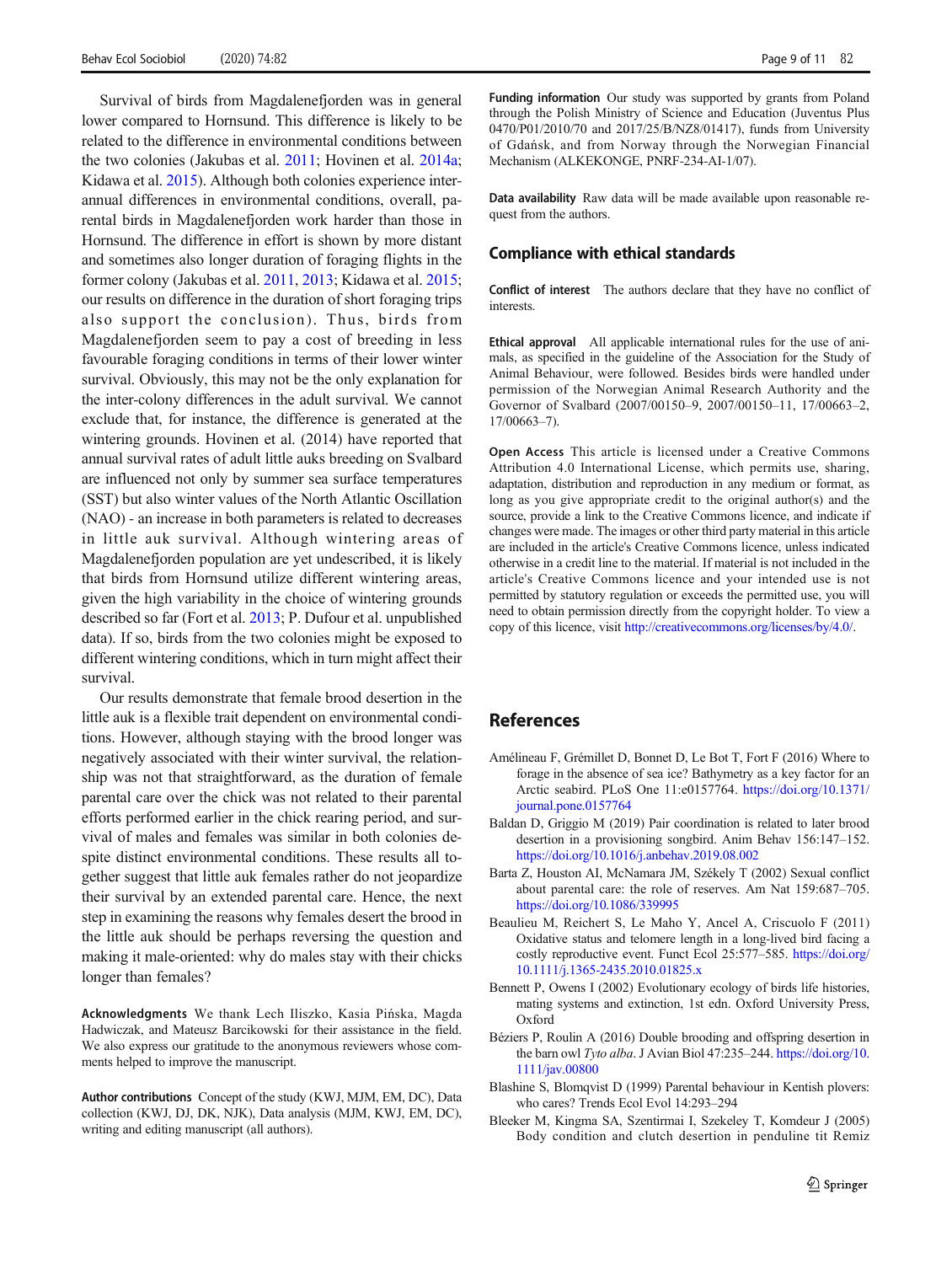pendulinus. Behaviour 142:1465–1478. [https://doi.org/10.1163/](https://doi.org/10.1163/156853905774831855) [156853905774831855](https://doi.org/10.1163/156853905774831855)

- Brown ZW, Welcker J, Harding AMA, Walkusz W, Karnovsky N (2012) Divergent diving behavior during short and long trips of a bimodal forager, the little auk Alle alle. J Avian Biol 43:215–226. [https://doi.](https://doi.org/10.1111/j.1600-048X.2012.05484.x) [org/10.1111/j.1600-048X.2012.05484.x](https://doi.org/10.1111/j.1600-048X.2012.05484.x)
- Burnham K, Anderson D (2002) Model selection and multimodel inference: a practical information-theoretic approach, 2nd edn. Springer, New York
- Cottier F, Tverberg V, Inall M, Svendsen H, Nilsen F, Griffiths C (2005) Water mass modification in an Arctic fjord through cross-shelf exchange: the seasonal hydrography of Kongsfjorden, Svalbard. J Geophys Res Ocean 110:1–18. [https://doi.org/10.1029/](http://creativecommons.org/licenses/by/4.0/) [2004JC002757](http://creativecommons.org/licenses/by/4.0/)
- Fort J, Moe B, Strøm H, Grémillet D, Welcker J, Schultner J, Jerstad K, Johansen KL, Phillips RA, Mosbech A (2013) Multicolony tracking reveals potential threats to little auks wintering in the North Atlantic from marine pollution and shrinking sea ice cover. Divers Distrib 19:1322–1332. <https://doi.org/10.1111/ddi.12105>
- Ghalambor CK, Martin TE (2016) Fecundity-survival trade-offs and parental parental risk-taking in birds. Science 292:494–497
- Gratto-Trevor CL (1991) Parental care in Semipalmated sandpipers Calidris pusilla: brood desertion by females. Ibis 133:394–399. <https://doi.org/10.1111/j.1474-919X.1991.tb04587.x>
- Gremillet D, Welcker J, Karnovsky N, Walkusz W, Hall ME, Fort J, Brown ZW, Speakman J, Harding AMA (2012) Little auks buffer the impact of current Arctic climate change. Mar Ecol Prog Ser 454: 197–206. <https://doi.org/10.3354/meps09590>
- Griggio M (2015) An experimental test on time constraint and sexual conflict over parental care. Ecol Evol 5:3622–3627. [https://doi.org/](https://doi.org/10.1002/ece3.1620) [10.1002/ece3.1620](https://doi.org/10.1002/ece3.1620)
- Griggio M, Matessi G, Pilastro A (2005) Should I stay or should I go? Female brood desertion and male counterstrategy in rock sparrows. Behav Ecol 16:435–441. <https://doi.org/10.1093/beheco/ari009>
- Grissot A, Araya-Salas M, Jakubas D, Kidawa D, Boehnke R, Błachowiak-Samołyk K, Wojczulanis-Jakubas K (2019) Parental coordination of chick provisioning in a planktivorous Arctic seabird under divergent conditions on foraging grounds. Front Ecol Evol 7. <https://doi.org/10.3389/fevo.2019.00349>
- Harding AMA, Kitaysky AS, Hall ME, Welcker J, Karnovsky NJ, Talbot SL, Hamer KC, Gremillet D (2009) Flexibility in the parental effort of an Arctic-breeding seabird. Funct Ecol 23:348–358. [https://doi.](https://doi.org/10.1111/j.1365-2435.2008.01488.x) [org/10.1111/j.1365-2435.2008.01488.x](https://doi.org/10.1111/j.1365-2435.2008.01488.x)
- Harding AMA, Van Pelt TI, Lifjeld JT, Mehlum F (2004) Sex differences in little auk Alle alle parental care: transition from biparental to paternal-only care. Ibis 146:642-651. [https://doi.org/10.1111/j.](https://doi.org/10.1111/j.1474-919x.2004.00297.x) [1474-919x.2004.00297.x](https://doi.org/10.1111/j.1474-919x.2004.00297.x)
- Hovinen JE, Welcker J, Descamps S, Strom H, Jerstad K, Berge J, Steen H (2014a) Climate warming decreases the survival of the little auk (Alle alle), a high Arctic avian predator. Ecol Evol 4:3127–3138. <https://doi.org/10.1002/ece3.1160>
- Hovinen JEH, Wojczulanis-Jakubas K, Jakubas D, Hop H, Berge J, Kidawa D, Karnovsky NJ, Steen H (2014b) Fledging success of little auks in the high Arctic: do provisioning rates and the quality of foraging grounds matter? Polar Biol 37:665–674. [https://doi.org/](https://doi.org/10.1007/s00300-014-1466-1) [10.1007/s00300-014-1466-1](https://doi.org/10.1007/s00300-014-1466-1)
- Jakubas D, Głuchowska M, Wojczulanis-Jakubas K, Karnovsky NJ, Keslinka L, Kidawa D, Walkusz W, Boehnke R, Cisek M, Kwasniewski S, Stempniewicz L (2011) Foraging effort does not influence body condition and stress level in little auks. Mar Ecol Prog Ser 432:277–290. <https://doi.org/10.3354/meps09082>
- Jakubas D, Iliszko L, Wojczulanis-Jakubas K, Stempniewicz L (2012) Foraging by little auks in the distant marginal sea ice zone during the chick-rearing period. Polar Biol 35:73–81. [https://doi.org/10.1007/](https://doi.org/10.1007/s00300-011-1034-x) [s00300-011-1034-x](https://doi.org/10.1007/s00300-011-1034-x)
- Jakubas D, Trudnowska E, Wojczulanis-Jakubas K, Iliszko K, Kidawa D, Darecki M, Błachowiak-Samołyk K, Stempniewicz L (2013) Foraging closer to the colony leads to faster growth in little auks. Mar Ecol Prog Ser 489:263–278. [https://doi.org/10.3354/](https://doi.org/10.3354/meps10414) [meps10414](https://doi.org/10.3354/meps10414)
- Jakubas D, Wojczulanis K (2007) Predicting the sex of dovekies by discriminant analysis. Waterbirds 30:92–96. [https://doi.org/10.](https://doi.org/10.1675/1524-4695(2007)030<0092:PTSODB>2.0.CO;2) [1675/1524-4695\(2007\)030\[0092:PTSODB\]2.0.CO;2](https://doi.org/10.1675/1524-4695(2007)030<0092:PTSODB>2.0.CO;2)
- Jakubas D, Wojczulanis-Jakubas K (2013) Rates and consequences of relaying in little auks Alle alle breeding in the high Arctic an experimental study with egg removal. J Avian Biol 44:62–68. [https://doi.](https://doi.org/10.1111/j.1600-048X.2012.05790.x) [org/10.1111/j.1600-048X.2012.05790.x](https://doi.org/10.1111/j.1600-048X.2012.05790.x)
- Jakubas D, Wojczulanis-Jakubas K, Boehnke R, Kidawa D, Błachowiak-Samołyk K, Stempniewicz L (2016) Intra-seasonal variation in zooplankton availability, chick diet and breeding performance of a high Arctic planktivorous seabird. Polar Biol 391:1547–1561. [https://doi.](https://doi.org/10.1007/s00300-015-1880-z) [org/10.1007/s00300-015-1880-z](https://doi.org/10.1007/s00300-015-1880-z)
- Jakubas D, Wojczulanis-Jakubas K, Iliszko L, Darecki M, Stempniewicz L (2014) Foraging strategy of the little auk Alle alle throughout breeding season - switch from unimodal to bimodal pattern. J Avian Biol 45:551–560. <https://doi.org/10.1111/jav.00303>
- Jakubas D, Wojczulanis-Jakubas K, Iliszko LM, Kidawa D (2020) Flexibility of little auks foraging in various oceanographic features in a changing Arctic. Sci Rep 10:8283. [https://doi.org/10.1038/](https://doi.org/10.1038/s41598-020-65210-x) [s41598-020-65210-x](https://doi.org/10.1038/s41598-020-65210-x)
- Jakubas D, Wojczulanis-Jakubas K, Kreft R (2008) Sex differences in body condition and hematological parameters in little auk Alle alle during the incubation period. Ornis Fenn 85:90–97
- Karnovsky N, Harding A, Walkusz W, Kwasniewski S, Goszczko I, Wiktor J J, Routti H, Bailey A, McFadden L, Brown Z, Beaugrand G, Grémillet D (2010) Foraging distributions of little auks Alle alle across the Greenland Sea: implications of present and future Arctic climate change. Mar Ecol Prog Ser 415:283– 293. <https://doi.org/10.3354/meps08749>
- Karnovsky NJ, Brown ZW, Welcker J, Harding AMA, Walkusz W, Cavalcanti A, Hardin A, Kitaysky AS, Gabrielsen GW, Gremillet D (2011) Inter-colony comparison of diving behavior of an Arctic top predator: implications for warming in the Greenland Sea. Mar Ecol Prog Ser 440:229–240. <https://doi.org/10.3354/meps09351>
- Karnovsky NJ, Kwasniewski S, Weslawski JM, Walkusz W, Beszczyńska-Moller A (2003) Foraging behaviour of little auks in a heterogeneous environment. Mar Ecol Prog Ser 253:289–303
- Kassambara A (2018) Package "ggpubr". 'ggplot2' based publication ready plots version, [https://CRAN.R-project.org/](http://creativecommons.org/licenses/by/4.0/)
- Kassambara A, Kosinski M, Biecek P, Scheipl F (2018) Package ' survminer '. Drawing survival curves using "ggplot2" version,
- Keslinka LK, Wojczulanis-Jakubas K, Jakubas D, Neubauer G (2019) Determinants of the little auk (Alle alle) breeding colony location and size in W and NW coast of Spitsbergen. PLoS One 14: 0212668. doi: <https://doi.org/10.1371/journal.pone.0212668>, e0212668
- Kidawa D, Barcikowski M, Palme R (2017) Parent-offspring interactions in a long-lived seabird, the little auk (Alle alle): begging and provisioning under simulated stress. J Ornithol 158:145-157. [https://doi.](https://doi.org/10.1007/s10336-016-1382-y) [org/10.1007/s10336-016-1382-y](https://doi.org/10.1007/s10336-016-1382-y)
- Kidawa D, Jakubas D, Wojczulanis-Jakubas K, Iliszko L, Stempniewicz L (2012) The effects of loggers on the foraging effort and chickrearing ability of parent little auks. Polar Biol 35:909–917. [https://](https://doi.org/10.1007/s00300-011-1136-5) [doi.org/10.1007/s00300-011-1136-5](https://doi.org/10.1007/s00300-011-1136-5)
- Kidawa D, Jakubas D, Wojczulanis-Jakubas K, Stempniewicz L, Trudnowska E, Boehnke R, Schonberger L, Błachowiak-Samołyk K (2015) Parental efforts of an Arctic seabird, the little auk Alle alle under variable foraging conditions. Mar Biol Res 11:349–360. <https://doi.org/10.1080/17451000.2014.940974>